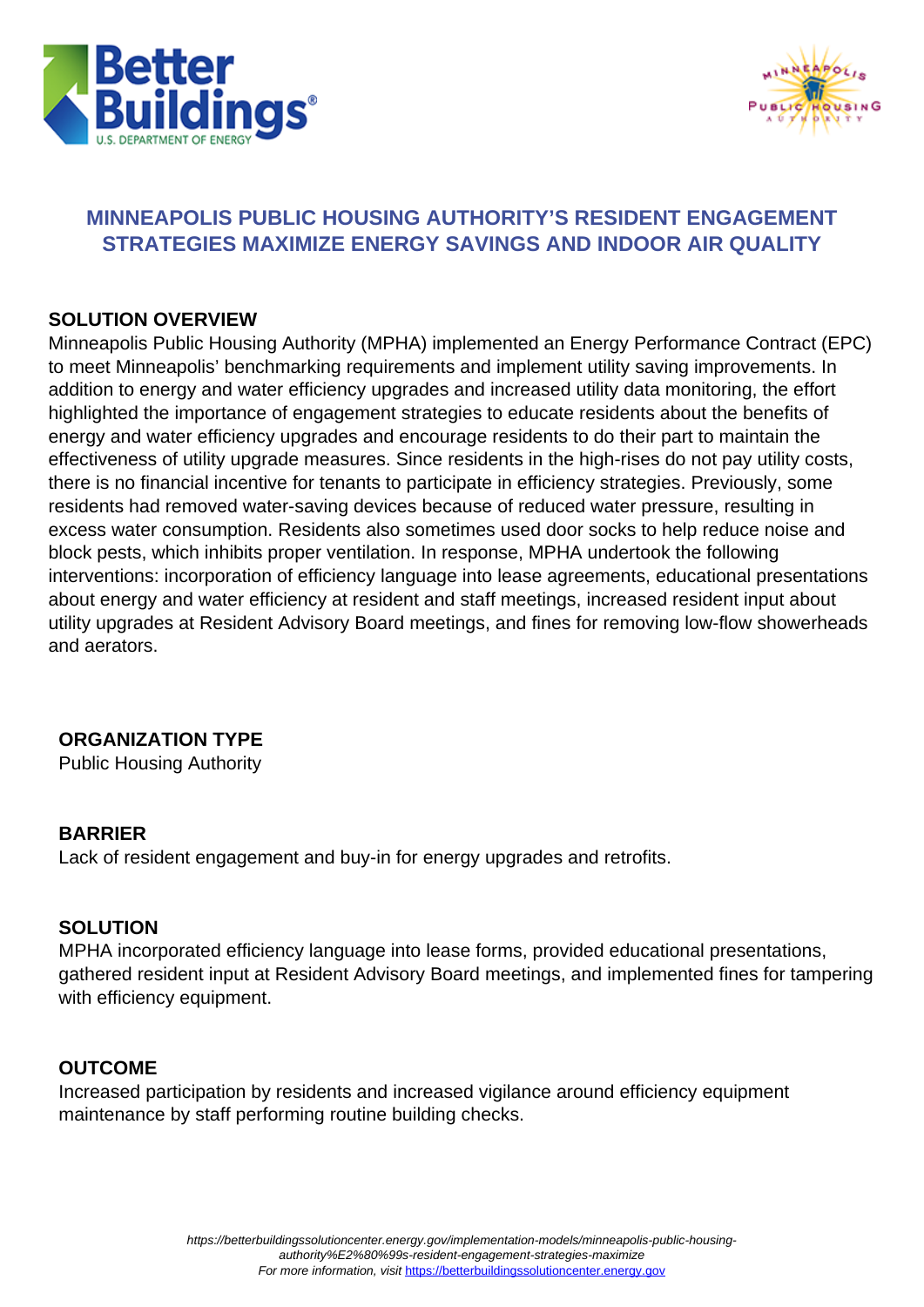# **POLICIES**

The City of Minneapolis' [benchmarking ordinance](https://www2.minneapolismn.gov/government/programs-initiatives/environmental-programs/energy/) requires multifamily property managers to report annual consumption of their portfolios' buildings by an annual deadline of June 1. MPHA partners with Honeywell International to benchmark energy data, which also helps track savings from energy and water efficiency upgrades.

### **PROCESS**

MPHA implemented an Energy Performance Contract (EPC), a financing technique that uses cost savings from reduced energy consumption to repay the initial investment in energy conservation measures. Through the EPC, MPHA installed ENERGY STAR® appliances, high-efficiency boilers, low-flush toilets, faucet aerators, and low-flow shower heads. MPHA also replaced burned-out ballasts and lamps in lighting fixtures. MPHA contracted with Honeywell to implement these measures and track gas, electricity, and water usage across MPHA's portfolio of master-metered high-rise properties.

During this process, MPHA discovered that some actions being taken by residents were reducing the effectiveness of energy and water efficiency upgrades. For example, some residents had removed low-flow aerators of kitchen and bathroom faucets or low-flow showerheads, due to reduced water pressure and slowness to fill pots of water.

Residents also sometimes used door socks to cover the gaps beneath doors to reduce noise and block pests, which has the unintended effect of impeding proper ventilation and creating an extra energy burden on air conditioning systems; this can ultimately compromise occupant comfort and health by attracting mold and pests from lack of fresh air. To help ensure proper ventilation, MPHA staff use and regularly clean Constant Airflow Regulators that are replaced as needed when they get older. Door socks can also cause a fire hazard because they get in the way of emergency door closers.

To maximize the energy and water savings benefits of their EPC, MPHA employed multiple resident and staff education strategies.

# **OUTREACH**

MPHA set up a series of initiatives to educate residents and staff on the importance of energy and water efficiency measures.

- MPHA property managers held quarterly meetings with residents to explain the purpose of energy and water efficiency measures, demonstrate how the technology works, and discourage people from tampering with water aerators and mechanical airflow. MPHA created [flyers](https://betterbuildingssolutioncenter.energy.gov/sites/default/files/tools/MPHA%20door%20sock%20flyer.pdf) and [slideshows](https://betterbuildingssolutioncenter.energy.gov/sites/default/files/tools/MPHA%20air%20flow%20training.pdf) about utility efficiency strategies (see "Tools & Resources" section below) and presented them during meetings with residents.
- To involve residents in MPHA's energy savings goals, MPHA meets with a Resident Advisory Board (RAB) to inform resident advisors of proposed capital projects, including proposed energy and water upgrades. Each member of the RAB votes on whether to support the measures. The RAB consist of eight members, one representative from each